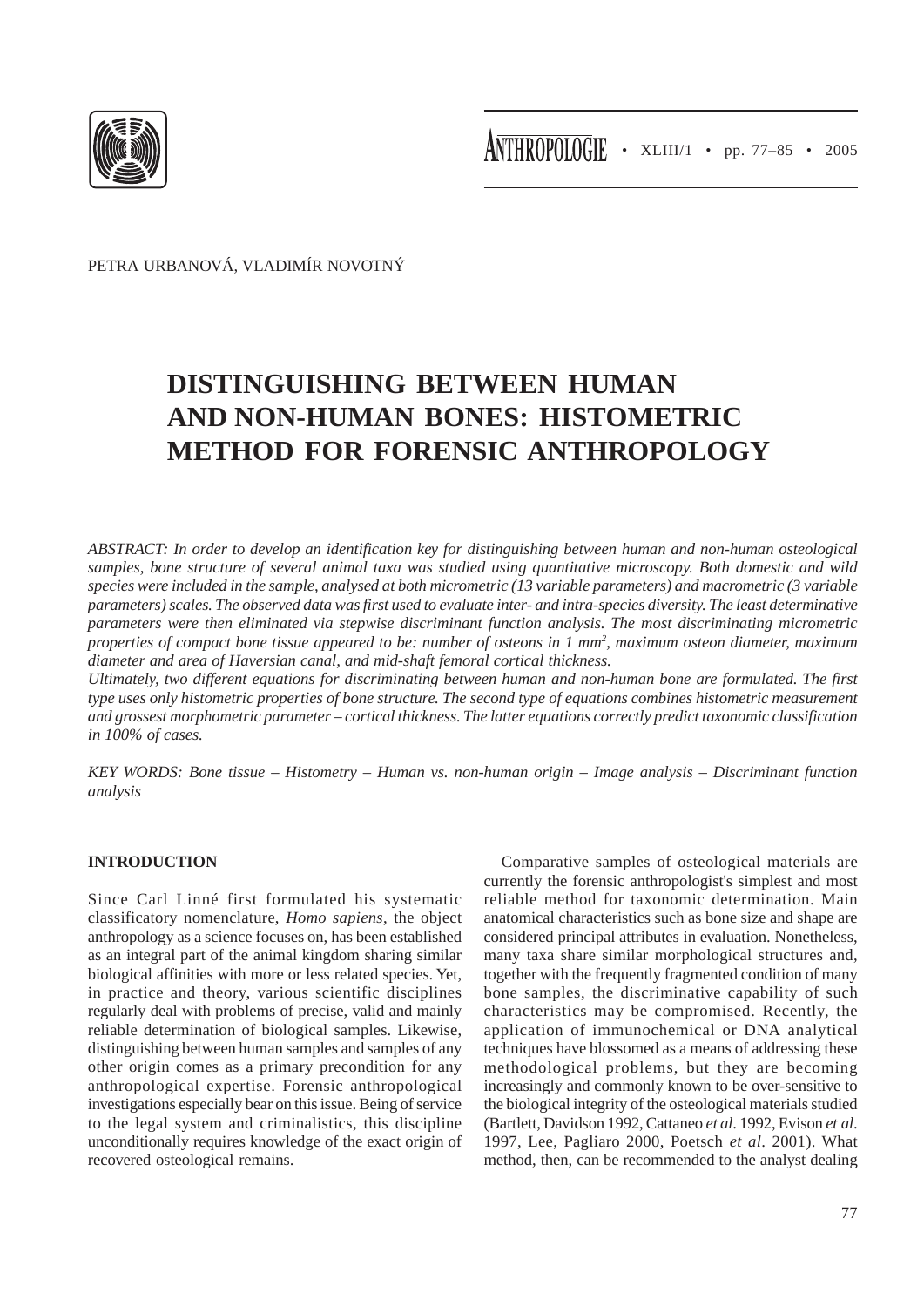

FIGURE 1. Cross section of tubular bone as appeared in a transmit light microscope.

with heavily degraded or cremated remains, when all previously mentioned techniques have been exhausted with little, if any, analytical utility? Can the question of taxonomic origin be resolved with the application of any other approach? Histological examination may provide an appropriate solution.

It could be said that with an increase in analytical resolution, there is a concomitant increase in the material, technical and financial requirements of analysis. Concerning this issue, however, histological methods may represent a "golden mean". Despite being falsely disregarded on supposed technical and material grounds, histology is an extremely useful resource in standard anthropological examination.

Our research had been initiated by contemporary needs of the Institute of Criminalistics in Prague, Czech Republic that had been left without an adequate identification key or suitable tables for distinguishing between human and non-human bone samples by using histological approaches. We had been asked to fill up the methodological vacuum.

Together with tooth enamel, bone is classified as the hardest tissue of the mammalian body. The bone tissue of an adult human male, as well as of many other mammals, generally occurs in two extreme forms: compact (cortical) bone tissue (*substantia compacta*) and cancellous (trabecular) bone tissue (*substantia spongiosa*). Compact bone forms mainly the shafts of long (tubular) bones, the surfaces of their extremities, short bones, and the outer and inner layer (*lamina externa et interna*) of the skull vault. Cancellous bone constitutes the internal parts of the long bone extremities (epiphyses) and the middle layer (diploë)

of the skull vault. These structures, together with the organization of other, functionally dependent osseous components, differentiate each type of bone. Cancellous bone consists of a system of trabeculae and griddles arranged in the direction of biomechanical stress. Conversely, the functional and structural unit of compact bone is a secondary osteon or Haversian system. An osteon consists of concentrically arranged, nested lamellae, paralleling the longitudinal axis of a bone and running in long, drawn-out spirals or bending into curves. The resistance of bone to stress is determined by the orientation of osteons as well as on biomechanical properties of the bone itself. In the central portion of each osteon, concentric lamellae enclose a so-called Haversian canal (*canalis centralis*). The canal is composed of a vascular and lymphatic bundle running simultaneously with nerve fibers. Bone cells (osteocytes, osteoblasts) in lacunae occupy the spaces or gaps between lamellae. Cement line, ring of highly mineralized amorphous substances, separates the Haversian system from its surroundings. These surroundings consist of interstitial lamellae representing relicts of older lamellae previously incorporated into one of the regular osteons or primary bone (non-Haversian bone occurring in the development). Both components contribute to the formation of an integrated structure which is delimited in the inner (endostal) and outer (periostal) surfaces of the bone by a third system of lamellae, called inner (outer) circumferential lamellar systems.

In forensic anthropology, and anthropology in general, histological methods have been most useful as a means of estimating age at death (Bouvier, Ubelaker 1977, Ericksen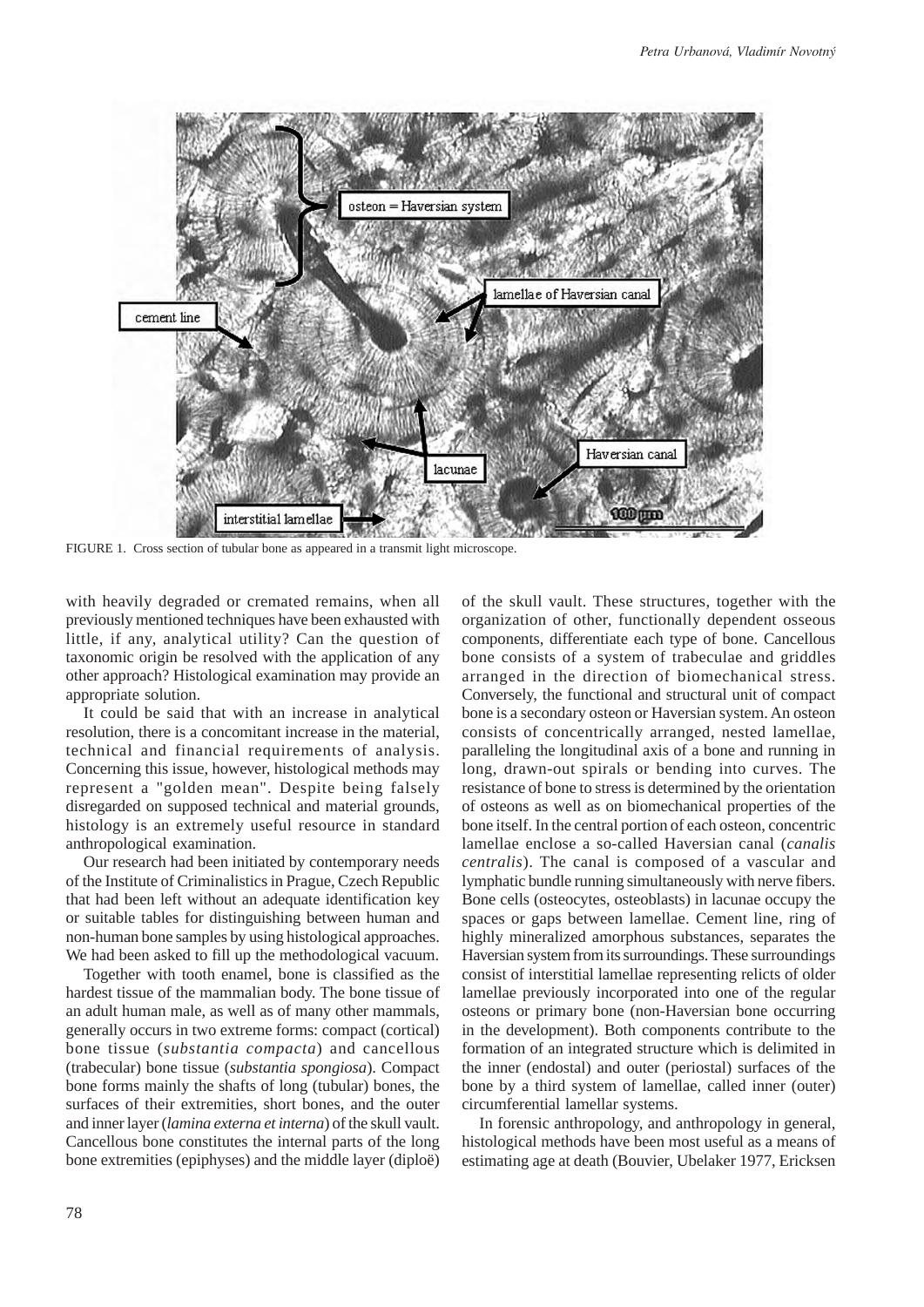| TABLE 1. List of micrometric parameters included in the study. |  |  |
|----------------------------------------------------------------|--|--|
|----------------------------------------------------------------|--|--|

| Parameter                                                    | Acronym            |
|--------------------------------------------------------------|--------------------|
| Number of secondary osteons <sup>1</sup> in 1mm <sup>2</sup> | NO.                |
| Minimum osteon diameter                                      | $DO_{min}$         |
| Maximum osteon diameter                                      | $DO_{max}$         |
| Osteon area                                                  | AO                 |
| Osteon perimeter                                             | PO.                |
| Minimum Haversian canal diameter                             | $DHC_{min}$        |
| Maximum Haversian canal diameter                             | DHC <sub>max</sub> |
| Haversian canal area                                         | <b>AHC</b>         |
| Haversian canal perimeter                                    | <b>PHC</b>         |
| Minimum osteon and Haversian canal diameter ratio            | $Rt_{\min}$        |
| Maximum osteon and Haversian canal diameter ratio            | $Rt_{\text{max}}$  |
| Feret diameter <sup>2</sup> of osteon                        | FO.                |
| Feret diameter of Haversian canal                            | FHC                |

Secondary osteons are here defined as objects roughly circular in shape, which do not show any signs of resorption and which are presented as complete in the visual field.

<sup>2</sup> Feret diameter can be specified as the theoretical diameter of the object as if it were circular in shape.

1991, Kerley 1965, Singh, Gunberg 1970), detecting pathological conditions as expressed in bone tissue (Schultz 2001, Stout, Gehlert 1979), and most recently in determining the degree of bone preservation as an indicator estimating the amplificability of DNA from osteological materials (Cipollaro *et al.* 1998, Guarino *et al.* 2000, Kolman, Tuross 2000).

Nevertheless, the application of histological methods based exclusively on metric characteristics of compact bone tissue for distinguishing between human and non-human origin of samples is quite a controversial topic. Ever since the first publication of papers dealing with histological observations of inter-species differences (Keneyres, Hegyi 1903 cited by Hunger, Leopold 1978) the scientific community has been divided into several branches. These represent both a principled rejection (Kernbach 1925) as well as an acceptation of the morphological and metric parameters of the method (Goldbach, Hinüber 1955, Rämsch, Zerndt 1963). More recently, plexiform bone has been considered to be a general determinant of non-human bone tissue (Owsley *et al.* 1985). Similarly, Haversian canals with diameters less than 50 μm refer to non-human origin (Sauer, Lackey 2000).

# **MATERIAL**

The analysed sample consisted of 53 human bones (45 femora and 8 tibiae) and bones from 10 animal taxa. Osteological material from both wild and domestic living species of animals were included in the sample: ox (*Bos taurus*)*,* horse (*Equus caballus*)*,* dog (*Canis familiaris*)*,* sheep (*Ovis aries*)*,* pig (*Sus scrofa domestica*)*,* Euroasian wild boar (*Sus scrofa*)*,* red deer (*Cervus elaphus*)*,* European roe deer (*Capreolus capreolus*) and two species of birds for comparison with mammals, domestic turkey (*Meleagris gallopavo*) and domestic fowl (*Gallus gallus*). These taxa were chosen in order to cover the range of animals for which the analyst might encounter taxonomic ambiguity when compared to human samples (i.e., of various age categories, such as mature, sub-adult/juvenile or foetal) and in accordance with the criterion of the Institute of Criminalistics in Prague (e.g., cases of suspected poaching). The osteological material sampled was obtained from anatomical autopsies and then macerated (i.e., manually cleaned of adhering soft tissue, degreased in acetone, and bleached in a 10% solution of hydrogen peroxide). Archaeological bones were also included in the sample.

### **METHODS**

With a metallurgical saw, cross-section wafers of approximately 0.5 cm were removed from anterior, posterior respectively, mid-shaft portions of the femora and tibiae. Neither determination nor emphasis was given to the anatomical side form, which a bone was derived. The wafers were dehydrated in 70%, 90% and 98% ethanol solution and then in acetone, for 8 hours each. Undecalcified thinsections were prepared manually by grinding (carbide sandpaper with 220, 600 and 2000 grains) and polishing to a final thickness of approximately 80 μm. The thin-sections were then analysed in a standard transmit light microscope. The microscopic views were digitised using a JVC TK-C1381 black and white camera and measurements were accomplished in PC. Aware of possible structural variation from the endosteal to the periosteal border, the entire surface of each cross-section was considered in analysis. Sigma Scan Pro Version 5.0 image analysis software was used for automatic measurement parameters of 3,297 objects (1,381 secondary osteons and 1,916 Haversian canals). The parameters included in measurement and evaluation are shown in *Table 1.*

Apart from the previously mentioned micrometric measurements, bone mid-shafts were also evaluated macrometrically. Anterior-posterior (AP) diameter, mediolateral (ML) diameter, and cortical thickness (CT) were determined for each.

The acquired data was first analysed to demarcate interand intra-species variability within the sample. Next, stepwise discriminant function analysis, a method of multidimensional statistics, was used to identify the most discriminating histometric variables of cortical bone, eliminate predictor variables that poorly characterize differences among taxa, and ultimately to develop an identification key for distinguishing between human and non-human osteological samples. Wilks' *Lambda* (Wilks' λ) was applied to point out to the significance of each variable in predicting the origin of the sample. The significance of all statistics was evaluated at the  $p \le 0.05$  or 5% level.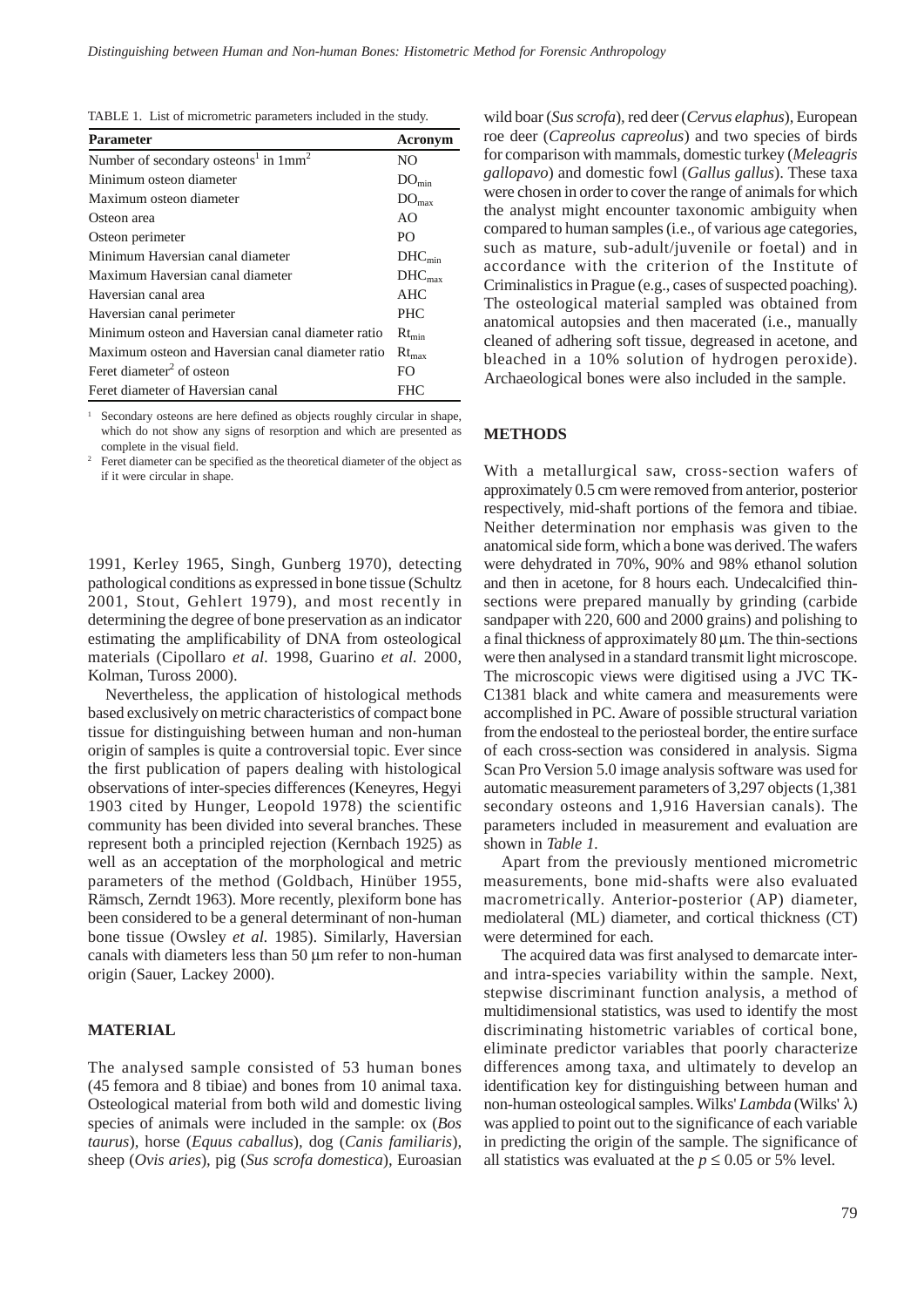| TABLE 2. Summary statistics for parameters of Haversian canals. |       |                  |             |       |                  |        |        |           |        |         |       |         |       |                |        |
|-----------------------------------------------------------------|-------|------------------|-------------|-------|------------------|--------|--------|-----------|--------|---------|-------|---------|-------|----------------|--------|
| Taxon                                                           |       | Maximum diameter |             |       | Minimum diameter |        |        | Perimeter |        |         | Area  |         |       | Feret diameter |        |
|                                                                 | Mean  |                  | S.E. Median | Mean  | S.E.             | Median | Mean   | S.E.      | Median | Mean    | S.E.  | Median  | Mean  | S.E.           | Median |
| Homo sapiens sapiens 68.73                                      |       | 1.10             | 62.55       | 17.15 | 0.77             | 42.72  | 196.73 | 5.01      | 178.16 | 2877.37 | 90.68 | 2089.84 | 56.89 | 0.85           | 51.58  |
| <b>Bos</b> taurus                                               | 42.56 | 1.38             | 42.03       | 30.99 | $\frac{16}{1}$   | 28.82  | 123.41 | 4.01      | 119.58 | 1176.37 | 79.35 | 957.03  | 36.58 | $\frac{8}{11}$ | 34.91  |
| Equus caballus                                                  | 45.12 | 117              | 41.69       | 29.37 | 0.76             | 26.88  | 128.93 | 3.10      | 119.95 | 1213.83 | 69.53 | 934.04  | 37.03 | 0.85           | 34.49  |
| Sus scrofa domestica                                            | 36.18 | 1.37             | 35.15       | 26.23 | <b>1.39</b>      | 24.50  | 106.03 | 4.28      | 101.58 | 826.45  | 66.88 | 717.77  | 31.40 | $\frac{54}{3}$ | 30.23  |
| Sus scrofa                                                      | 32.36 | 1.24             | 31.67       | 23.36 | 0.92             | 22.44  | 95.02  | 3.35      | 93.09  | 672.01  | 47.99 | 568.17  | 27.81 | 0.97           | 26.90  |
| Capreolus capreolus                                             | 23.72 | 0.92             | 21.36       | 15.13 | 0.63             | 14.67  | 69.34  | 2.38      | 61.82  | 327.58  | 23.08 | 253.96  | 19.65 | 0.64           | 17.98  |
| Cervus elaphus                                                  | 24.97 | 0.74             | 25.07       | 17.80 | 0.58             | 16.73  | 73.75  | 2.08      | 73.77  | 409.35  | 22.26 | 383.09  | 22.01 | 0.59           | 22.09  |
| Canis familiaris                                                | 34.42 | 0.68             | 32.17       | 21.11 | 0.40             | 19.57  | 98.23  | 1.79      | 92.59  | 694.37  | 26.03 | 537.11  | 27.81 | 0.47           | 26.15  |
| Ovis aries                                                      | 31.76 | 1.14             | 27.95       | 18.36 | 0.60             | 16.83  | 88.55  | 2.97      | 79.43  | 574.13  | 38.44 | 408.91  | 25.21 | 0.76           | 22.82  |

**S.E.** Median<br>0.85 51.58

| $1000 + 2000 + 200$                  |
|--------------------------------------|
|                                      |
| ne nommatore<br>i<br>۱               |
|                                      |
| ;<br>$1.4 \times 1.4 \times 10^{-4}$ |
| <b>ANACHER</b><br>۱<br>ı<br>ţ        |
|                                      |
| rini ri                              |

| ABLE 5. Summary statistics for parameters of osteons. |        |                  |                  |        |                |        |        |           |        |          |         |          |        |                 |        |
|-------------------------------------------------------|--------|------------------|------------------|--------|----------------|--------|--------|-----------|--------|----------|---------|----------|--------|-----------------|--------|
| Taxon                                                 |        | Maximum diameter |                  | ₹      | mmum diameter  |        |        | Perimeter |        |          | Area    |          |        | Feret diameter  |        |
|                                                       | Mean   |                  | S.E. Median Mean |        | S.E.           | Median | Mean   | S.E.      | Median | Mean     | S.E.    | Median   | Mean   | S.E.            | Median |
| Homo sapiens sapiens 263.91                           |        | 3.89             | 254.58           | 206.44 |                | 197.80 | 837.59 | 13.92     | 783.01 | 44119.88 | 1301.64 | 37709.96 | 227.25 | 3.24            | 219.12 |
| <b>Bos</b> taurus                                     | 238.46 | 8.07             | 225.40           | 181.49 | 5.65           | 175.28 | 698.71 | 22.86     | 673.22 | 36067.23 | 2951.58 | 28647.53 | 202.79 | 6.30            | 190.98 |
| Equus caballus                                        | 238.50 | 5.17             | 224.69           | 183.74 | $\frac{6}{11}$ | 174.32 | 700.80 | 15.02     | 677.12 | 35506.87 | 1602.37 | 30287.48 | 204.65 | 4.39            | 196.37 |
| Sus scrofa domestica                                  | 232.26 | 11.95            | 234.24           | 180.72 | 9.88           | 183.81 | 681.48 | 34.49     | 700.44 | 33118.87 | 3239.81 | 32616.13 | 200.50 | 10.18           | 203.77 |
| Sus scrofa                                            | 207.78 | 8.23             | 208.11           | 162.56 | 5.92           | 157.41 | 610.24 | 22.76     | 614.69 | 27168.05 | 1907.80 | 24022.51 | 179.05 | 6.55            | [74.8] |
| Cervus elaphus                                        | 110.11 | 2.75             | 104.68           | 85.01  | $\frac{0}{21}$ | 84.54  | 321.99 | 7.72      | 310.25 | 7410.84  | 357.90  | 6695.40  | 95.25  | 2.26            | 92.33  |
| Capreolus capreolus                                   | 127.72 | 3.37             | 126.40           | 100.96 | 5<br>25        | 101.74 | 514.30 | 13.09     | 507.36 | 9900.04  | 455.86  | 9577.15  | 109.76 | 2.68            | 10.43  |
| Canis familiaris                                      | 151.59 | 2.35             | 146.48           | 117.15 | 1.74           | 13.24  | 44.74  | 6.48      | 431.59 | 4034.94  | 405.39  | 12607.42 | 130.39 | $\overline{18}$ | 126.70 |
| Ovis aries                                            | 169.66 | 3.50             | 166.09           | 123.79 | 2.42           | 120.06 | 486.09 | 9.28      | 474.59 | 16457.60 | 599.95  | 14867.19 | 141.11 | 2.60            | 37.58  |
|                                                       |        |                  |                  |        |                |        |        |           |        |          |         |          |        |                 |        |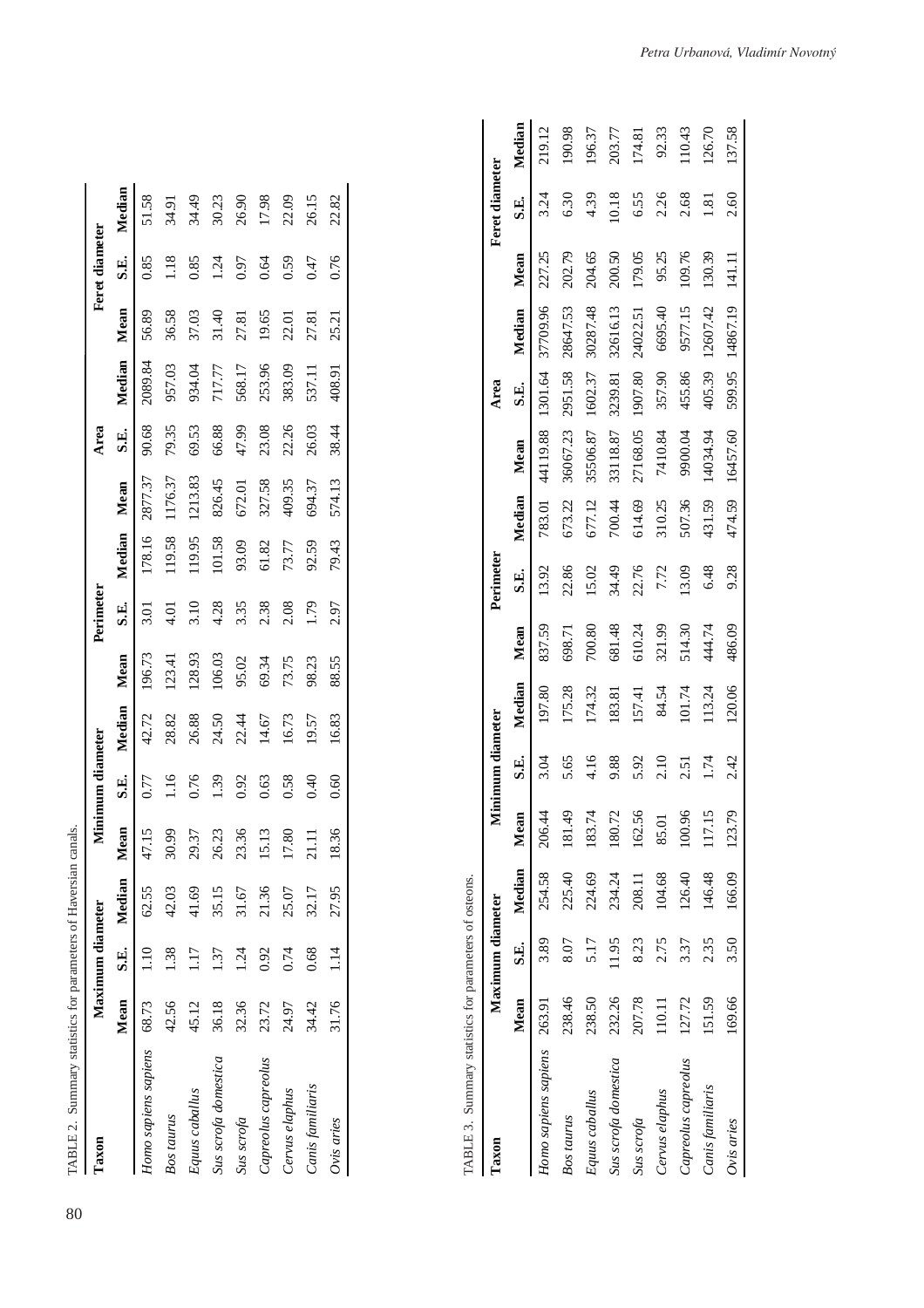#### **RESULTS**

#### **Individual, intra- and inter-species variability**

The variable parameters of 1,381 secondary osteons and 1,916 Haversian canals were measured. As expected, the results show great variability in analysed characteristics for each taxon. Individual variability of the measured parameters can be considered relatively uniform. With few exceptions, no statistically significant differences were recognized at the level of a single bone specimen, neither among sectors of a thin-section nor between anterior and posterior portions of mid-shafts. Only a single horse bone (specimen number 38) and a bone from ox (specimen number 20) revealed significant differences for both secondary osteons and Haversian canals at anterior and posterior surfaces of the femur. Furthermore, except for an ox, a comparison between an individual's femur and tibia did not expose significant differences.

Although no significant differences attached to sex were detected, insufficient documentation of age, sex and clinical history unfortunately prohibited satisfactory evaluation of intra-species variability. Regardless, analysis did reveal significant differences between individuals with mature secondary osteon tissue and those with osteon tissue only, randomly distributed in preserved primary bone. Interspecies analysis confirmed the suspected existence of similarities among some of the taxa analysed for all measured parameters. Consequently, following these results, studied taxa were initially partitioned into 5 groups. The first group consists only of human samples, while the others are comprised of all other animal taxa, arranged as follows:

Group 1: *Homo sapiens* Group 2: *Bos taurus, Equus caballus* Group 3: *Sus scrofa domestica, Sus scrofa* Group 4: *Ovis aries, Canis familiaris* Group 5: *Capreolus capreolus, Cervus elaphus*

Subsequent analysis, however, obliged the fusion of groups 4 and 5, so that both roe deer and red deer occur in the same group as sheep and dog.

Summary statistics for each taxon are showed in *Tables 2, 3*, and *4*. Human samples show the highest value for both Haversian canals and osteons and the lowest value for number of secondary osteons in 1 mm<sup>2</sup>. Conversely, the parameters for red deer show an inverse relationship to human samples.

Macrometric evaluation of femoral mid-shafts revealed the mean values of AP diameter and ML diameter for human adult individuals to be 28.60±0.89 mm and 27.58±0.89 mm, respectively. Our collection of animal bone exposed comparable measurements in two taxa – red deer (AP: 33.21 mm; ML: 28.08 mm) and domestic pig (AP: 28.03±0.30 mm; ML: 25.59±0.34 mm). All other taxa clustered into a group with markedly lower values (sheep, dog, roe deer, and pig/boar), or attained values almost twice as large as those for human femora (ox, horse). The third

| TABLE 4. Summary statistics for number of osteons in 1 mm <sup>2</sup> . |  |  |  |  |  |
|--------------------------------------------------------------------------|--|--|--|--|--|
|--------------------------------------------------------------------------|--|--|--|--|--|

| <b>Taxon</b>         | Mean  | S.E.  | Median |
|----------------------|-------|-------|--------|
| Homo sapiens sapiens | 4.00  | 0.18  | 4.00   |
| <b>Bos taurus</b>    | 9.61  | 0.63  | 9.00   |
| Equus caballus       | 14.06 | 5.46  | 9.00   |
| Sus scrofa domestica | 7.00  | 0.58  | 7.00   |
| Sus scrofa           | 8.17  | 0.95  | 8.00   |
| Canis familiaris     | 25.58 | 7.02  | 20.00  |
| Ovis aries           | 31.17 | 14.39 | 18.00  |
| Cervus elaphus       | 26.00 | 0.58  | 26.00  |
| Capreolus capreolus  | 18.67 | 1.67  | 17.00  |

parameter observed, CT, revealed common femoral characteristics among humans  $(5.55\pm0.34 \text{ mm})$  and pigs (5.08±0.18 mm) only. As expected, the bones of juvenile and neonate individuals resembled those of birds (domestic turkey and domestic fowl) in all three macrometric parameters.

#### **Discriminant function analysis**

In performing the stepwise discriminant analysis for the elimination of least discriminative parameters and the development of an identification key for determining the origin of the sample, all previously acquired data had to be abandoned. Instead, the median values measured for each thin-section were subjected to discriminant function analysis.

In the first step of the stepwise analysis, only micrometric variables were included. The greatest predictive histometric properties appeared to be: number of osteons in 1 mm2 (NO), maximum diameter of Haversian canal ( $\text{DHC}_{\text{max}}$ ) and area of Haversian canal (AHC) (*Table 5*). In conclusion, four classification equations were formulated. The greatest classification score calculated determines the origin of the sample. The equations predicted correct classification in 94% of cases.

 $S_1 = -107.178 + 1.931 \times NO + 6.014 \times DHC_{max} - 0.078 \times AHC$ 

 $S_2 = -91.442 + 2.498 \times NO + 5.450 \times DHC_{max} - 0.072 \times AHC$ 

 $S_3 = -63.284 + 2.098 \times NO + 4.523 \times DHC_{max} - 0.060 \times AHC$ 

$$
S_4
$$
=-91.645+4.001×NO+4.674×DHC<sub>max</sub>-0.061×AHC

In addition to micrometric parameters, the second step incorporated the cortical thickness (CT) of the mid-shaft of femur. In this step, number of osteons in 1 mm2 (NO), maximum diameter of Haversian canal ( $DHC_{max}$ ), area of Haversian canal (AHC), maximum osteon diameter ( $DO<sub>max</sub>$ ) and cortical thickness (CT) appeared to be the most discriminative variable parameters (*Table 6*). As in the previous case, four classification equations with the selected parameters were formulated. These equations predicted correct classification in 100% of cases.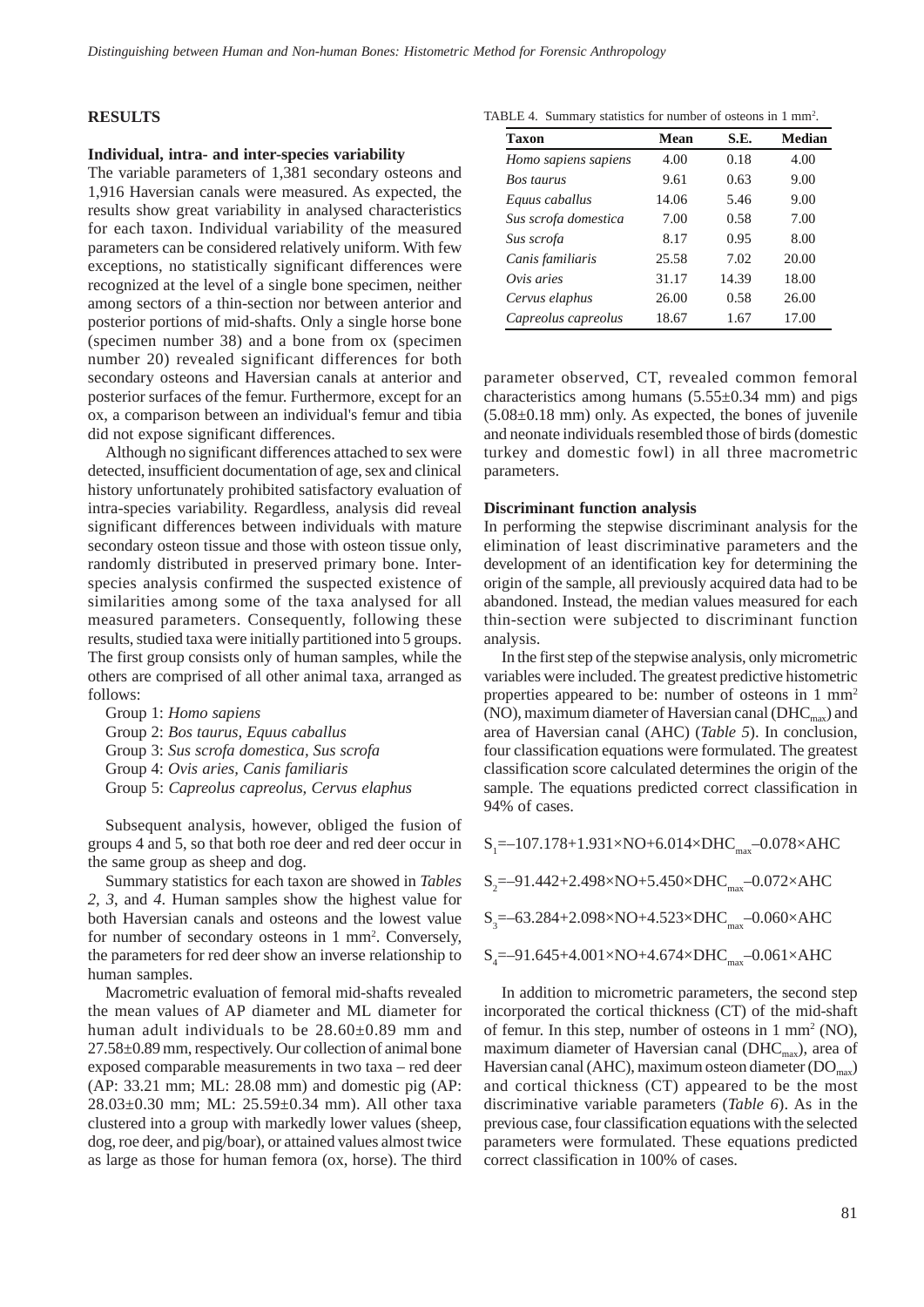TABLE 5. Summary statistics of discriminant function analysis for the parameters included in the model.

| <b>Parameter</b>                 | <b>Wilks'</b> $\lambda$ | <b>F-remove</b> | p-level |
|----------------------------------|-------------------------|-----------------|---------|
| Haversian canal area             | 0.10762                 | 6.26425         | 0.00181 |
| Maximum Haversian canal diameter | 0.12105                 | 8.37802         | 0.00030 |
| Number of osteons in $1mm2$      | 0.19967                 | 20.74597        | 0.00000 |

TABLE 6. Summary statistics of discriminant function analysis for the parameters included in the model.

| <b>Parameter</b>                      | <b>Wilks'</b> $\lambda$ | <b>F-remove</b> | p-level  |
|---------------------------------------|-------------------------|-----------------|----------|
| Maximum osteon diameter               | 0.009223                | 4.08482         | 0.015178 |
| Haversian canal area                  | 0.009907                | 5.12955         | 0.005537 |
| Maximum Haversian canal diameter      | 0.011283                | 7.23147         | 0.000862 |
| Number of secondary osteons in $1mm2$ | 0.013398                | 10.46146        | 0.000071 |
| Cortical thickness                    | 0.061466                | 83.86802        | 0.000000 |



FIGURE 2. Scatterplot of canonical scores for the first type of discriminant function.

 $\mathrm{S_{1}}$ =–216.780+0.638×DO $_{\mathrm{max}}$ +4.150×NO+6.453×DHC $_{\mathrm{max}}$ – –0.091×AHC+0.009×CT

 $\text{S}_2$ =–264.731+0.760×DO $_{\text{max}}$ +4.753×NO+6.011×DHC $_{\text{max}}$ –  $-0.087\times AHC + 0.013\times CT$ 

 $\mathrm{S_{3}}$ =–156.635+0.602×DO $_{\mathrm{max}}$ +4.376×NO+4.919×DHC $_{\mathrm{max}}$ – –0.072×AHC+0.007×CT

 $\mathrm{S}_{4}$ =–160.953+0.530×DO $_{\mathrm{max}}$ +6.382×NO+4.984×DHC $_{\mathrm{max}}$ – –0.071×AHC+0.005×CT

## **DISCUSSION**

Histomorphometrics has had a long tradition in anthropology. Yet, the perceived utility of this method for distinguishing between human and non-human bones has



FIGURE 3. Scatterplot of canonical scores for the second type of discriminant function.

been impeded by various prevailing prejudices and intellectual biases which still exist today, as well as methodological misunderstandings and shortcomings that inhibit its application in practice. One of the major "fossilized" errors in practical application has been the established assumption of considering a Haversian canal diameter value of 50 μm as a borderline criterion for distinguishing between humans and other animals. *Figure 4* illustrates the apparent fact that using this single determinative variable alone is rather misleading. Although commonly considered methodologically acceptable or tolerable, especially in legal investigations, the presumed Haversian canal diameter borderline is clearly shown here to be exceeded by human bones.

Nonetheless, the authors do agree with previous researchers that Haversian canal dimensions do, in fact, reflect the taxonomic origin of bone. Additionally, however, Haversian canal area also appears to have similar potential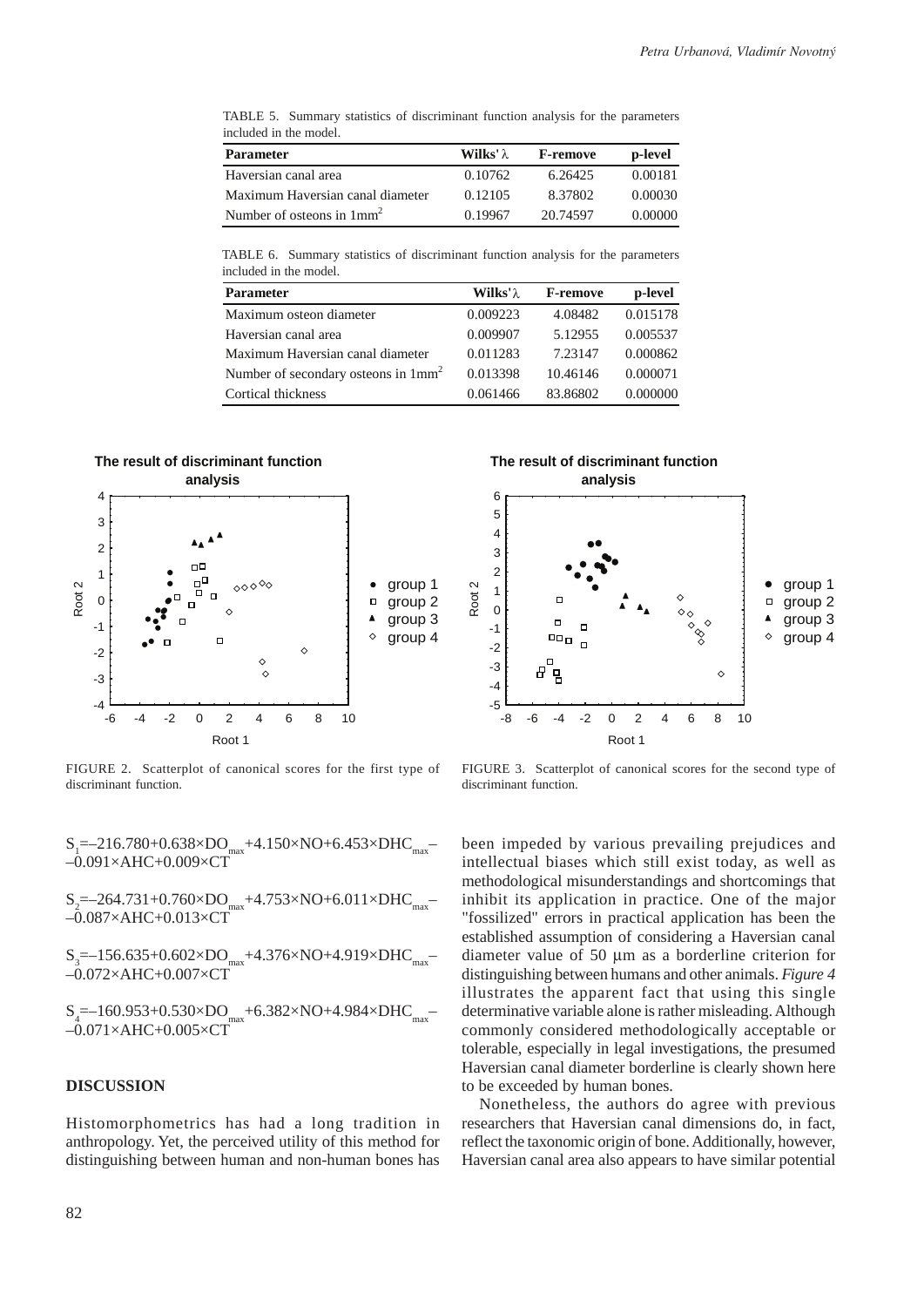|                 |              |                | Homo sapiens | <b>In East of Street, Street</b> | 6, 10, 10       | <b>GIAN A TASKA - SHAW</b><br>Equus caballus |                |                |       |           |  |
|-----------------|--------------|----------------|--------------|----------------------------------|-----------------|----------------------------------------------|----------------|----------------|-------|-----------|--|
|                 | category     | ${\sf N}$      | mean         |                                  |                 | category                                     | N              |                | mean  |           |  |
|                 | $< 50 \mu m$ | 23             | 36.24        |                                  |                 | $< 50 \mu m$                                 | 19             |                | 38.33 |           |  |
|                 | $> 50 \mu m$ | 17             | 64.78        |                                  |                 | $> 50 \mu m$                                 | $\overline{4}$ |                | 50.36 |           |  |
|                 |              |                |              |                                  |                 |                                              |                |                |       |           |  |
| $NO$            | $\,$ 5 $\,$  | S <sub>1</sub> |              | 109.1725                         | <b>NO</b>       | 14                                           |                | $S_1$          |       | 87.9162   |  |
| DH <sub>C</sub> | 61.3177      | $\mathbf{C}$   |              | 1050220                          | DH <sub>C</sub> | $AA$ 7 $A$ 32                                |                | $\mathbf{C}$ . |       | $1036963$ |  |

FIGURE 4. Scheme of evaluation of human and non-human sample by using 50 μm of the Haversian canal diameter for a borderline between animals and humans (upper line) and by classification equations (lower line).

<u>AHC 1166.992 (AHC 1166.992 (AHC 1166.992 (AHC 1166.992 (AHC 1166.992 (AHC 1166.992 (AHC 1166.992 (AHC 1166.992 </u>  $\overline{\phantom{a}}$ 

1166.992

as a discriminative variable. In accord with Rämsch, Zerndt (1963), we assert that the number of secondary osteons in a visual field (in our study in 1mm<sup>2</sup>) represents a strong discriminative parameter.

<u>S4 87.8863 87.8863 87.8863 87.8863 87.8863 87.8863 87.8863 87.8863 87.8863 87.8863 87.8863 87.8863 87.8863 8</u> <u>S3 99.7843 99.7843 99.7843 99.7843 99.7843 99.7843 99.7843 99.7843 99.7843 99.7843 99.7843 99.7843 99.7843 99.</u> <u>S2 105.98200.000 PM and the set of the set of the set of the set of the set of the set of the set of the set o</u>

99.7843

87 8863

AHC 2311.43 DHCmax 64.3477

2311.43

Recently, one can detect a new trend to combine micrometric and morphometric approaches in an attempt to increase the accuracy of conventional methods (e.g., Thomas *et al.* 2000). In this vein, a cortical thickness parameter was included in this analysis. CT measurements provide applicability of fragmentary osteological material, so common in forensic and archaeological contexts. CT appeared to be a very strong predictive discriminating variable. Yet, when applied to fragmented bone it could potentially be affected by numerous taphonomic factors as well as dependent upon many circumferences, such as changes caused by the biological background of the individual (Bertelsen *et al.* 1995, Ruff 1984).

Together with CT, maximum osteon diameter also appears to be relatively important for distinguishing between the taxonomic groups constructed in this analysis.

Distinguishing between human and animal bone has always been the primary goal of histomorphometric investigations similar to that performed here. With the current increasing demands in forensic science for greater analytical reliability and resolution, it has become even more so important to thoroughly specify the taxonomic classification of recovered remains. Following the results of the inter-species evaluation performed in this analysis, individual taxa were studied as representatives of four major groups. However, it cannot at this time be concluded as to whether these similarities definitively correspond to taxonomic affinities or to similar physical proportions (weight bearing stress, locomotor patterns, bone robusticity, etc.). Consequently, group 4 consists of both domestic and wild living taxa of various taxonomic sub-groups (e.g., carnivores and even-toed ungulates). Yet, the wild living species of this group, red deer (*Cervus elaphus*) and roe deer (*Capreolus capreolus*), can be easily distinguished from group 2 which is composed of domestic animals.

S4 102.1901 S3 98.5536 S2 103.6863 103.686

Macrometric evaluation of the bones studied revealed a metric similarity between the bones of an adult human and those of pig. This finding should not come as a surprise as it is not uncommonly known even outside scientific circles. Even Pardoner, a character from one of Chaucer's Canterbury Tales, mistook pig bones as being the remains of saints.

Biostatistical methods addressing problems of quantitative evaluation of bone structure have not been a common part of histological examinations dealing with the taxonomic origin of osteological samples. Only a single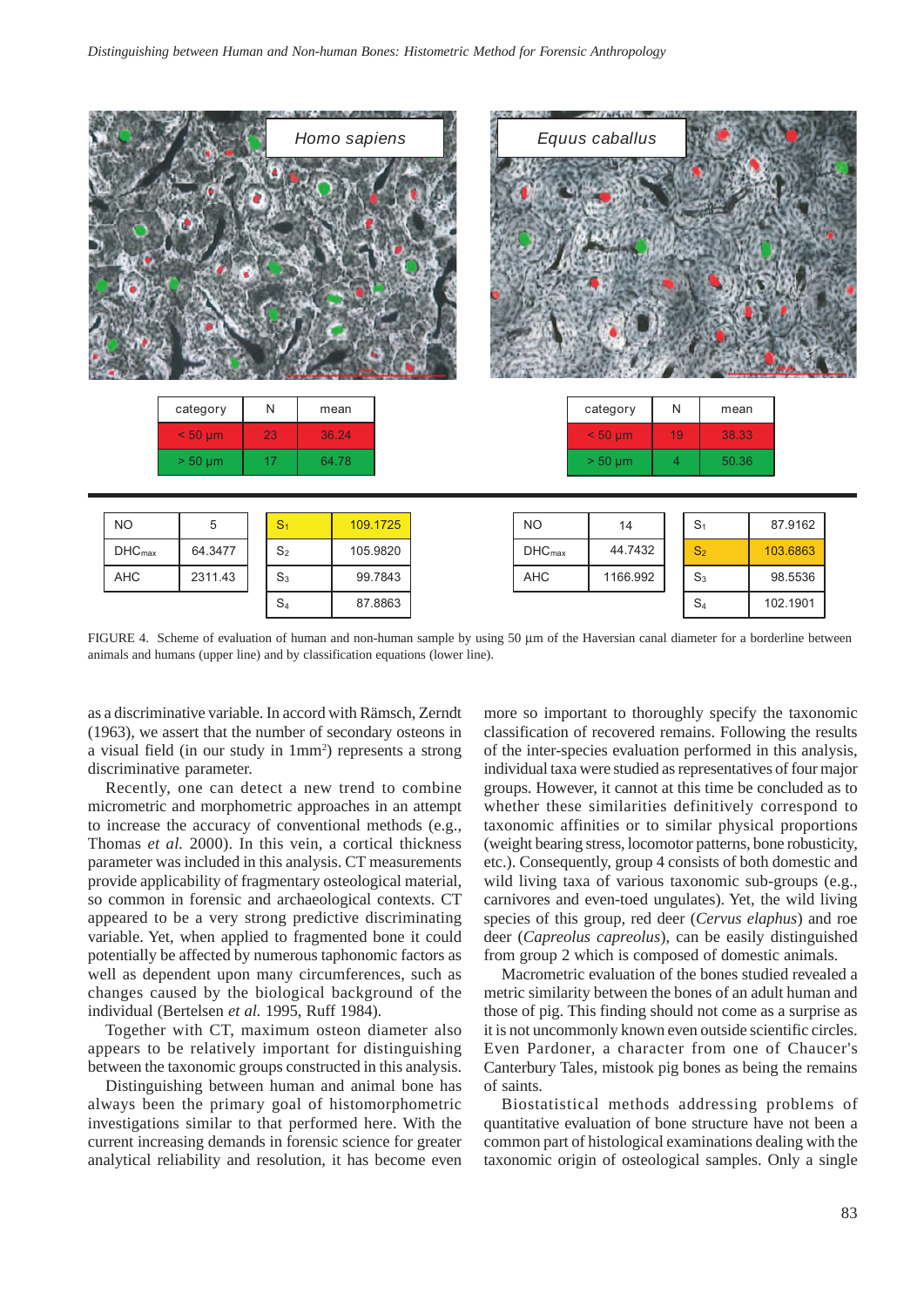

FIGURE 5. Box-whiskers of micrometric parameter according to origin of specimens (left) and according to the formed groups of taxons (right).

paper recently published by Cattaneo *et al*. (1999) formulated a canonical equation for the separation of humans and other non-human animals. But it should not be considered a practical guide for evaluating the taxonomic classification of osteological remains because the authors do not provide specific guidelines for the measurement of bone microstructure (e.g., how many objects should be measured or what kind of values should be put into the equation). In contrast, our paper is strictly orientated to the practical side of the problem. We suggest a "recipe" that could be followed by the investigator in the laboratory, and which has been shown to work with considerable accuracy. In order to eliminate mistakes associated with automatic measurement to the highest possible degree, mean statistics were abandoned in favour of the statistical median. This decision allowed for the elimination of exceptions in bone structure and/or mistakes in measurement and computer analysis that may occur in practice. In the equations formed, then, the investigator does not count with mean values but with median values.

Cattaneo *et al.* (1999) constructed one discriminant canonical equation for the separation of human samples from samples of any other origin. We implemented and suggest an alternative method. *Figure 5* shows the mean and variation around the mean of the measured parameter  $(DO<sub>max</sub>)$  of human origin and those of all animal taxa in the study. When comparing the box plot on the left with that on he right, it is clear that the substantial discrepancy in degree of variability between human and non-human animals is greatly diminished with the sub-division of all non-human taxa into groups 2, 3, and 4. Furthermore, this decision opens up the possibility for new, previously mentioned methodological applications in the forensic sciences.

## **CONCLUSION**

In this analysis, a practical identification key for distinguishing between human and non-human bone remains was formulated. The methods outlined may be applied to various disciplines of scientific inquiry, such as forensic anthropology, zooarchaeology, human paleontology (or paleoanthropology), and zoology. Application of this identification key requires the execution of seven compulsory stages of analysis:

- 1. Measurement of cortical thickness (CT), when degree of sample fragmentation permits.
- 2. Preparation of undecalcified thin-section.
- 3. Digitisation of microscopic view (at least 3 images recommended, in order to include the entire surface of a cross-section, from the endosteal to the periosteal border) and labelling of images with calibrated scale.
- 4. Establishment of required variable parameters (number of secondary osteons in 1 mm<sup>2</sup>, maximum osteon diameter, maximum diameter and area of Haversian canal).
- 5. Calculation of each parameter median.
- 6. Calculation of score for each classification equation.
- 7. Comparison of the acquired data:
	- a) if  $S_1 > S_2$ ,  $S_3$  and  $S_4$  then the bone or the fragment belongs to an individual of **human** origin
	- b) if  $S_1 < S_2$  or  $S_3$  or  $S_4$  then the bone or the fragment belongs to an individual of **non-human** origin
	- c) the index of the highest classification score reflects taxonomic group of individual.